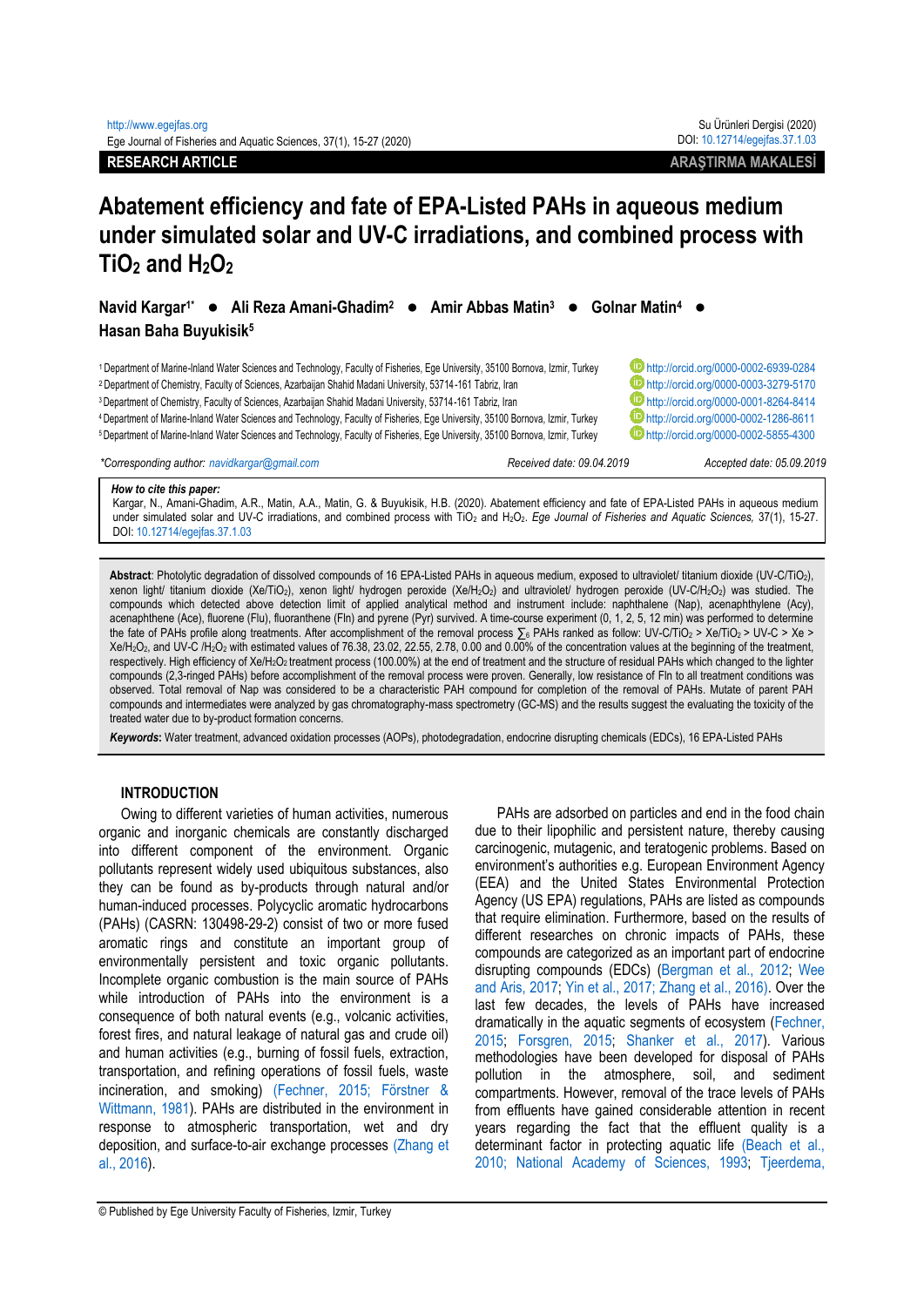[2012;](#page-12-4) [Tornero and Hanke, 2016\)](#page-12-5). Advanced oxidation processes (AOPs), which generate highly reactive hydroxyl radicals (e.g. ozonation, hydrogen peroxide applying, UV irradiation, and photocatalytic techniques) have been tested on pilot scale for the decomposition of various organic micropollutants in effluents [\(Pal et al., 2010\)](#page-11-5).

In natural waters, degradation of PAHs partly happens owing to presence of oxidants (e.g. singlet oxygen, hydrogen peroxide, and hydroxyl radicals) and solar irradiation. Oxygenated PAHs are more reactive than their corresponding PAHs, so as a solution, applying AOPs as a post-treatment method for wastewaters ideally yield  $CO<sub>2</sub>$ , H<sub>2</sub>O, and inorganic compounds as final products [\(Daniela M. Pampanin, 2013;](#page-11-6) [Kochany and Maguire, 1994;](#page-11-7) [Ross and Crosby, 1985;](#page-12-6) [Yan et](#page-12-7)  [al., 2004\)](#page-12-7). In the case of catalytic processes for abatement of micropollutants in real matrices, various kinds of catalysts such as TiO<sub>2</sub>, ZnO, Fe<sub>2</sub>O<sub>3</sub>, SnO<sub>2</sub>, and CeO<sub>2</sub> have been employed in different studies [\(Oturan and Aaron, 2014\)](#page-11-8). Due to exceptional stability under various conditions, the effective band gap energy ( $\sim$ 3.2 eV), and relatively low price, TiO<sub>2</sub> has been widely investigated [\(Bagheri et al., 2017\)](#page-11-9). In the present study, photocatalyst assisted tests were conducted on TiO<sup>2</sup> coated Pilkington Activ™ self-cleaning glass to eliminate the release of free nano-TiO<sub>2</sub> to the intended environment as secondary pollution after treatment [\(Battin et al., 2009;](#page-11-10) Deng [et al., 2017;](#page-11-11) [Mueller and Nowack, 2008;](#page-11-12) [Stogiannidis and](#page-12-8)  [Laane, 2015;](#page-12-8) [Wang et al., 2016\)](#page-12-9). Photosensitized degradation by both visible and invisible light has been used for removing organic chemicals; in particular, increased efficiency of lightassisted degradation process has been proved via semiconducting of photocatalysis [\(Chatterjee and Mahata,](#page-11-13)  [2002\)](#page-11-13). In the present study, the photolytic degradation of naturally dissolved compounds of 16 EPA-Listed PAHs was compared in aqueous medium, under simulated natural sunlight by Xenon lamp irradiation and short-wavelength ultraviolet (UV-C100-280 nm) irradiation. Hydrogen peroxide was applied for generation of hydroxyl radical (OH•) to assist photolysis as a safe method for organic micropollutants removal from treated wastewater [\(Tiedeken et al., 2017\)](#page-12-10). For all tests, the quantitative molecular structure of the remaining and degradation efficiency for target compounds were studied. The generated intermediates were also investigated. According to our knowledge, previous studies have not examined the mixture of 16 EPA-Listed PAHs and were focused on the degradation yields of more water soluble PAHs without presence of the other PAH congeners in the tests, whereas PAH concentrations in various environmental samples contains a mixture of lower molecular weight (LMW-PAHs) and high molecular weight (HMW-PAHs) even they are nonsoluble/semi-soluble in water, so the interaction between PAHs during AOP tests has remained ignored which is inevitable in real environment. The basic aim of this research is clarification of effective AOP methods which suits the requirements of green/sustainable water management.

#### **MATERIAL AND METHODS**

#### **Preparation of aqueous PAHs solution**

EPA 610 Polynuclear Aromatic Hydrocarbons Mixture analytical standard was obtained from Supelco (USA). The studied PAHs, along with their abbreviations, are listed in

[Table 1.](#page-2-0) A total of 800 µL of the standard mixture was transferred to 2000 mL volumetric flasks containing approximately 300 mL deionized water. They were then marked by deionized water and shaken immediately to minimize glassware adsorption. The shaking continued up to complete disappearance of the droplets of the standard solution. The pH of the prepared solution was measured as 6.83 (concurrent temperature 25°C) by a WTW pH meter (model 3110, Germany). To achieve the most similar conditions to natural aqueous medium, surfactants were not applied to increase the solution of compounds. The solutions were stored under dark and cool conditions (4°C) until photodegradation processes. Stock solutions were prepared just before (30 minutes) experiments.

# **Photodegradation procedure Characterization**

In order to determine the TiO<sub>2</sub> coated surface of the glass, size, and kind of particle which are key factors in photocatalyst efficiency [\(Gmurek et al., 2017\)](#page-11-14), both surfaces of the Plinkton Active™ glass were characterized by Raman spectroscopy using (Renishaw InVia Raman spectroscopy RM1000, Gloucestershire, U.K.) as an accurate way for the analysis of surface morphology of thin  $TiO<sub>2</sub>$  films (Kurtoglu, [Longenbach, and Gogotsi, 2011; Kurtoglu, Longenbach,](#page-11-15)  [Reddington, et al., 2011\)](#page-11-15). The results of Raman spectra revealed clear characteristic peaks of anatase phase of TiO<sup>2</sup> nanocrystals (the Bands:144, 396, 514 and 636). The Raman spectra of glass surfaces are demonstrated in [Figure 1a.](#page-3-0) Xray diffraction patterns (XRD) were recorded by Bruker AXS model D8 advanced diffractometer (Cu Kα radiation  $(\lambda = 1.54187 \text{ Å})$  at 40 kV and 35 mA with Bragg angle ranging from 3 to 70). Smoothed XRD image  $2\theta = 25.28^{\circ}$ corresponding to the anatase phase  $TiO<sub>2</sub>$  is illustrated in [Figure 1b](#page-3-0). Regarding Scherrer equation and XRD results, the anatase phase of  $TiO<sub>2</sub>$  crystallite was determined too.

To clarify the roughness condition of the coated surface of Plinkton Activ<sup>™</sup> glass, the surface morphology of the glass was studied by atomic force microscopy (Flex AFM, Nanosurf, Switzerland). From the top-down view (TiO2-coated surface of glass), the average TiO<sub>2</sub> nanoparticle diameter is about 90±30 nm [\(Figure 2.a\)](#page-3-1). The hemispherical peaks are observable in the topographical view [\(Figure 2.b\)](#page-3-1). From the sectional AFM view [\(Figure 2.d\)](#page-3-1) the thickness of the TiO<sub>2</sub> layer on the glass is about  $8\pm3$  nm. The results indicate the appropriate roughness with a high surface area for the photocatalytically active surface of the glass. The top-down view (bare surface of glass) AFM images exhibit very smooth surface in comparison with the active surface [\(Figure 2.c\)](#page-3-1).

The irradiation experiments used two UV-C TUV 15W lamps (model SLV/25, Phillips, Netherlands) and an Osram XBO R 300 WC Xe-arc lamp as a simulator of solar light. The radiation intensity of the UV lamp in the experimental setup was measured by UV radiometer (Cassy Lab Company, Germany).

After adjusting the distance of the active surface of glass and sources of irradiation, the light intensity was measured as 11.5 and 21.9 (W/m<sup>2</sup> ) for UV-C and Xe tests, respectively.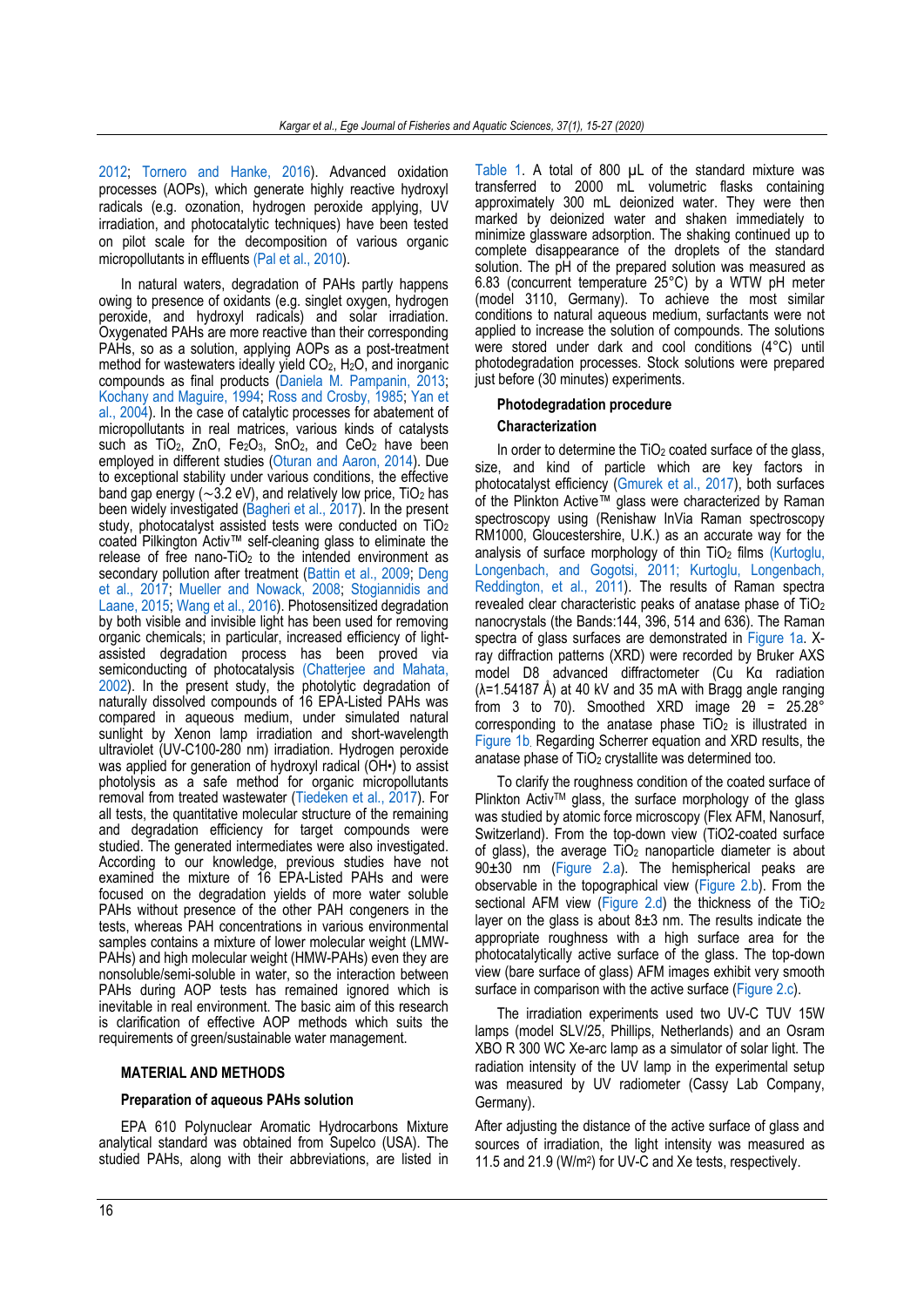|                  | PAH                     | Abbreviation                       | <b>Structure</b> | MW <sup>a</sup> (g.mol-1) | $\ensuremath{\mathsf{RN}}^{\ensuremath{\mathsf{b}}}$ | $S^c$ (mg.L-1)   |
|------------------|-------------------------|------------------------------------|------------------|---------------------------|------------------------------------------------------|------------------|
| $\mathbf 1$      | Naphthalene             | Nap                                |                  | 128                       | $\overline{2}$                                       | 32               |
| $\overline{2}$   | Acenaphthylene          | Acy                                |                  | 152                       | $\mathsf 3$                                          | $3.9\,$          |
| $\mathsf 3$      | Acenaphthene            | Ace                                |                  | 152                       | $\mathsf 3$                                          | $3.9\,$          |
| $\overline{4}$   | Fluorene                | Flu                                |                  | 166                       | $\mathsf 3$                                          | $1.9\,$          |
| $\sqrt{5}$       | Phenanthrene            | Phe                                |                  | 178                       | $\ensuremath{\mathsf{3}}$                            | $1.1$            |
| $\boldsymbol{6}$ | Anthracene              | Ant                                |                  | 178                       | $\ensuremath{\mathsf{3}}$                            | 0.05             |
| $\boldsymbol{7}$ | Fluoranthene            | $F\ln$                             |                  | 202                       | 4                                                    | 0.26             |
| $\bf 8$          | Pyrene                  | Pyr                                |                  | 202                       | 4                                                    | 0.13             |
| $\boldsymbol{9}$ | Benz[a]anthracene       | BaA                                |                  | 228                       | 4                                                    | $0.009 - 0.014$  |
| $10\,$           | Chrysene                | Cry                                |                  | 228                       | $\overline{4}$                                       | 0.002            |
| 11               | Benzo[b]fluoranthene    | B[b]F                              |                  | 252                       | $\overline{5}$                                       | 0.0014           |
| $12\,$           | Benzo[k]fluoranthene    | $\mathsf{B}[\mathsf{k}]\mathsf{F}$ |                  | 252                       | $\,$ 5 $\,$                                          | $0.0007 - 0.008$ |
| $13\,$           | Benzo[a]pyrene          | B[a]P                              |                  | 252                       | 5                                                    | 0.003            |
| 14               | Dibenzo[a,h]anthracene  | DBA                                |                  | 278                       | 5                                                    | 0.0005           |
| $15\,$           | Benzo[g,h,i]perylene    | B[g,h,i]P                          |                  | 276                       | 6                                                    | 0.00026          |
| $16\,$           | Indeno[1,2,3-c,d]pyrene | Ind                                |                  | 276                       | 6                                                    | 0.00019          |

<span id="page-2-0"></span>**Table 1.** The physicochemical properties and abbreviations of studied PAHs

a Molecular Weight, **b** Ring Number, c aqueous solubility (25 °C)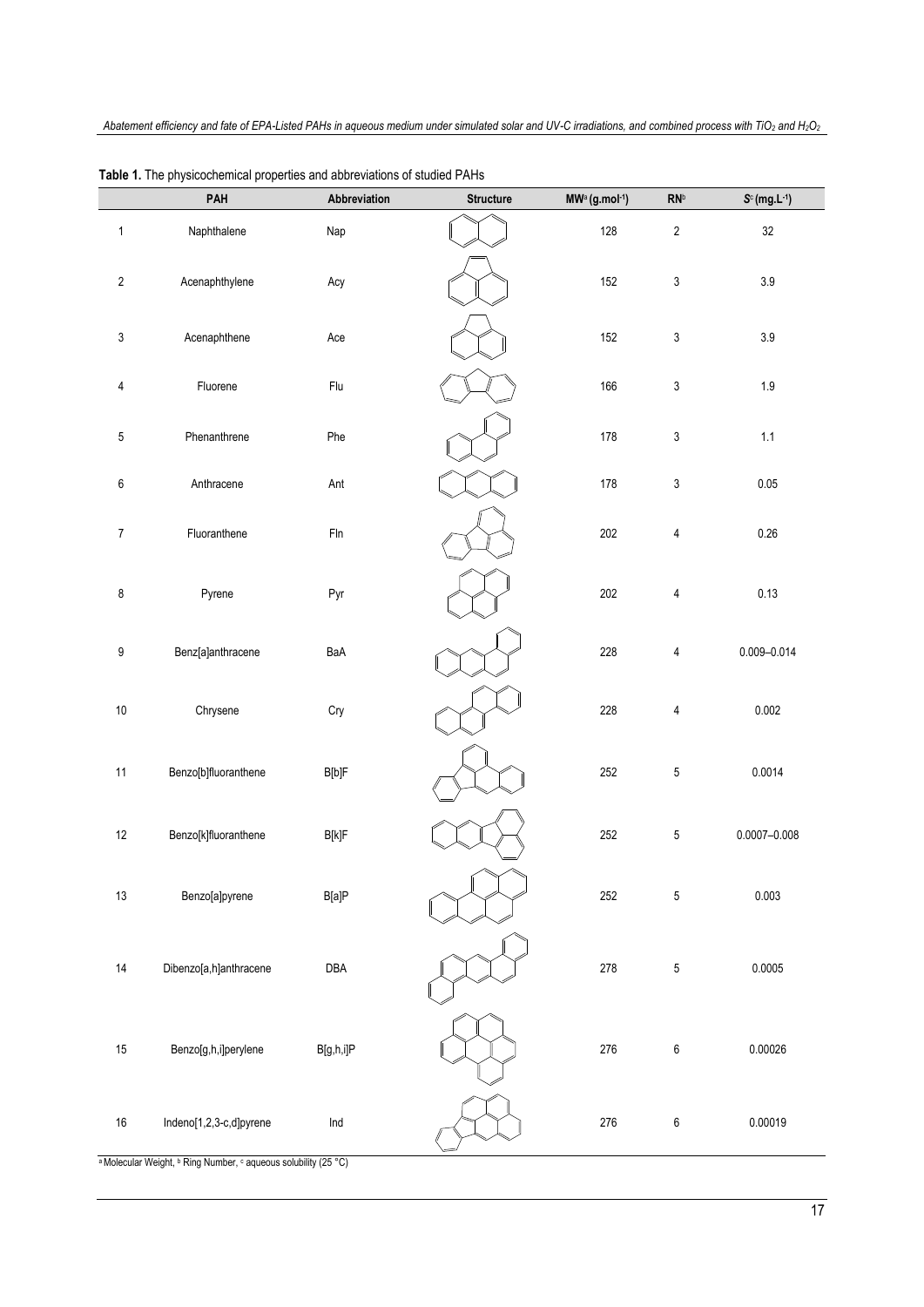

**Figure 1.** Raman spectra of glass surfaces (a) and XRD pattern of TiO2 coated surface (b)

<span id="page-3-0"></span>

<span id="page-3-1"></span> **Figure 2.** AFM images of Pilkington Activ™ glass in (a, b) a top-down view, (c) a topographical view, (d) sectional view for active and bar surfaces, respectively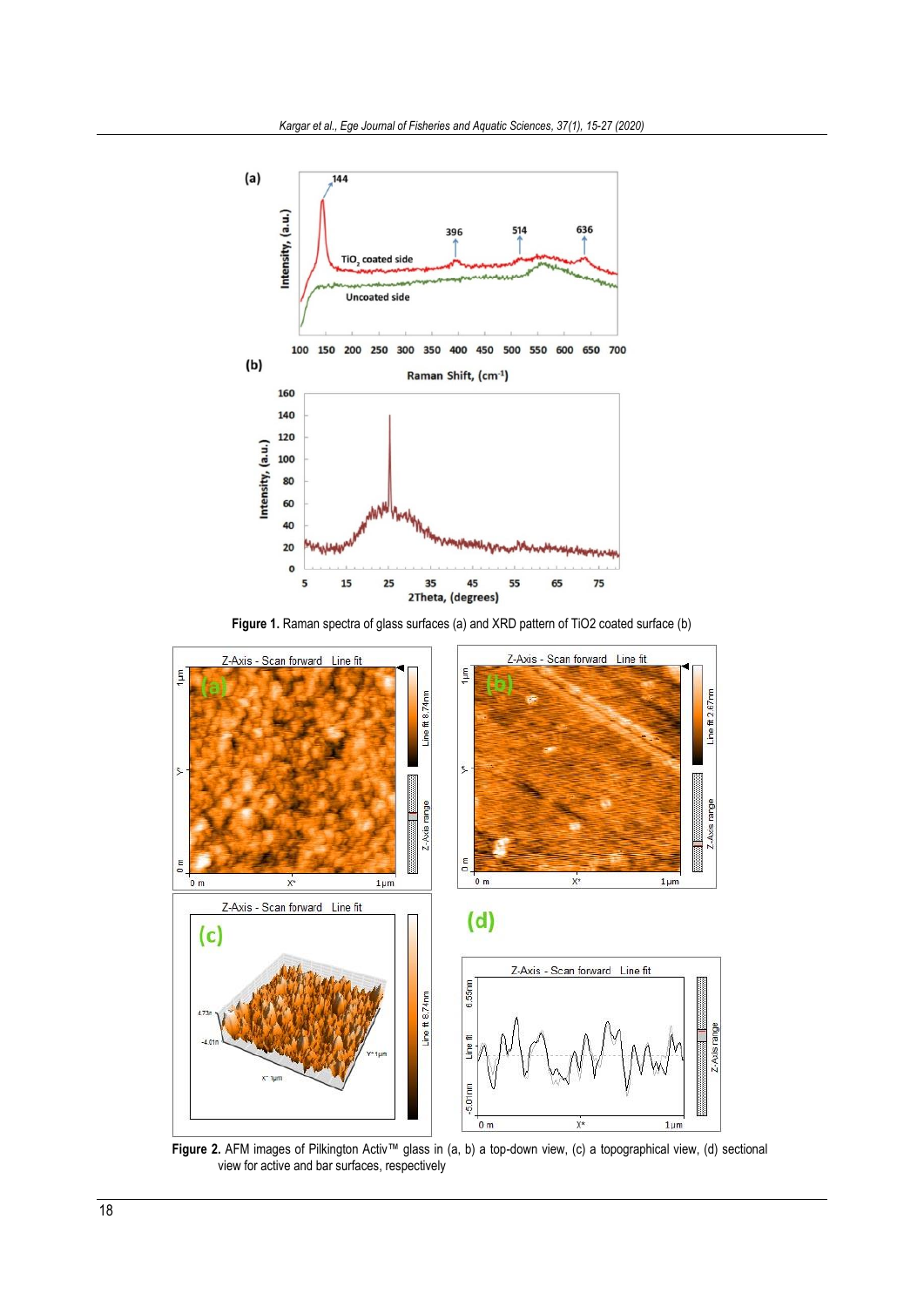# **Photodegradation procedure**

Aqueous PAHs solution was poured into the Borosilicate 3.3 glass crystallization dishes (280 mL, Ø 95 mm) purchased from ISOLAB GmbH (Germany). Concerning UV-C/TiO<sub>2</sub> and  $Xe/TiO<sub>2</sub>$  tests, the round cut TiO<sub>2</sub> coated glass ( $\varnothing$  75 mm) was placed in the crystallization dishes with nickel-chrome stands in direction of the irradiation sources. The active surface of the glass faced the lamps and aqueous PAHs solution was filled such that it rose about 1 cm from the active level of glass. Magnetic mini-stirrers model Topolino from IKA (Germany) and 6x25 mm PTFE magnetic stirring bars from LP ITALIANA S.p.A. (Italy) were used for agitating the solutions. To determine the concentration of  $H_2O_2$  solution, titration with a 1 M solution of potassium permanganate (KMnO4) was performed where the concentration was estimated at 31.19%. For UV-C/H<sub>2</sub>O<sub>2</sub> and Xe/H<sub>2</sub>O<sub>2</sub> tests, H<sub>2</sub>O<sub>2</sub> concentration increased to 10 ppm by adding 2.2  $\mu$ L H<sub>2</sub>O<sub>2</sub> to 100 mL in the intended reaction vessels. Dark controls of the aqueous PAHs solution and  $H_2O_2$ -added solution were conducted to ensure that no loss of the PAHs occurred via reactions other than photolysis (i.e. hydrolysis, evaporation, and adsorption to the walls of the reaction vessel). Also, control adsorption experiments were performed for TiO<sub>2</sub>assisted tests.

The sampling was performed at times of 1, 2, 5 and 12 minutes after starting the irradiation across all tests. 15 mL of treated samples were taken by colorless polypropylene disposable pipet tips from BRAND™ (Germany) and stored in glass- screw cap conical centrifuge tubes with Rubber lined caps as a method of preventing evaporation from the samples; The tubes were washed carefully by GC-grade acetone and dried in 200°C for 30 min to eliminate any possible contaminations. Also, filled tubes covered with aluminium foil to prevent any light damage until extraction step. The reactor temperature was adjusted at 25°C for all tests. With regards to UV-C, UV-C/TiO<sub>2</sub>, and UV-C/H<sub>2</sub>O<sub>2</sub> tests, for each sampling, the electric source of the reactor was switched off to eliminate any possible exposure to UV-C irradiation. Also, considering volatility and high toxicity of the researched PAH compounds and an extraction solvent, wearing a NIOSH/MESA approved toxic gas respirator was necessary [\(USEPA, 2007\)](#page-12-11).

# **Dispersive liquid-liquid microextraction (DLLME) procedure**

<span id="page-4-0"></span>Residual PAHs after the degradation process was determined gas chromatographically. For this purpose, an effective sample preparation was required. So, a dispersive liquid-liquid microextraction method as previously reported by Assadi *et al*. [\(Rezaee et al., 2006\)](#page-11-16) was employed with slight modifications. A 10.00 mL aqueous sample was placed in a 15 mL glass conical centrifuge tube. The mixture of 1.00 mL

of acetone (as disperser solvent) and 20.00 µL tetrachloroethylene  $(C_2Cl_4)$  (as extraction solvent) was injected into the sample. After formation of a stable cloudy solution, the mixture was centrifuged for 2 min at 6000 rpm. The dispersed solvent droplets were sedimented in the conical bottom of centrifuge tube. The 2.00 µL of sedimented phase was separated manually using a fixed needle syringe for Agilent Instruments (Thermo Scientific™) and stored in 100uL Insert silanized glass inserts/polymer spring/conical precision point interior placed in amber vials with cap PTFE/Silicone septa for GC and then samples transferred immediately to analyzed by GC/MS.

# **Chromatographic analyzes**

The efficiency of the investigated method in the degradation of target compounds and identification of intermediate products during the degradation process were examined using gas chromatographic-mass spectrometric analysis. For this purpose, An Agilent 7890A GC coupled with 5975C MS (with EI source, Quadrupole mass analyzer, and triple axis detector) (USA) was utilized. Separation of PAHs and intermediate compounds was performed on Agilent HP-5MS capillary column (30 m  $\times$  0.25 mm ID, 1 µm film thickness) (USA) according to the following temperature programming:

The initial column temperature was set at 100 ºC and held for 2 min then rose to 310 ºC at 15 ºC min-1 and held for 25 min. Injection port, ionization source, and quadrupole mass analyzer temperatures were set at 280, 230 and 150 ºC, respectively.

#### **Quality assurance and quality control**

The limits of detection (LODs) and limits of quantification (LOQs) are both important parameters as figures of merit in an analytical method which in chromatographic methods of analysis were calculated as 3×S/N and 10×S/N, respectively for each analyte (Table 2). The low LOD (7-10 ngL-1 ) and LOQ (23-35 ngL-1 ) values show high performance of the preferred analytical method in trace PAHs analysis. Also, linear dynamic range for each analyte was obtained by plotting calibration curve (analyte concentrations vs. corresponding peak areas) which started from concentrations near to LOQ and continues until 5% deviation from linearity. Good linearity (*r <sup>2</sup>*=0.9994-0.9999) and wide linear dynamic range are advantages of the method. In order to evaluate the method precision, relative recoveries were calculated using added-found method via  $R = \begin{pmatrix} C_F & C_F \end{pmatrix}$  $\frac{C_F}{C_A}$  × 100, where CF and CA were the found concentration and added concentration of the analytes (EPA 610 Polynuclear Aromatic Hydrocarbons Mixture analytical standard), respectively. Results in [Table 2,](#page-4-0) indicate that the results precision is acceptable.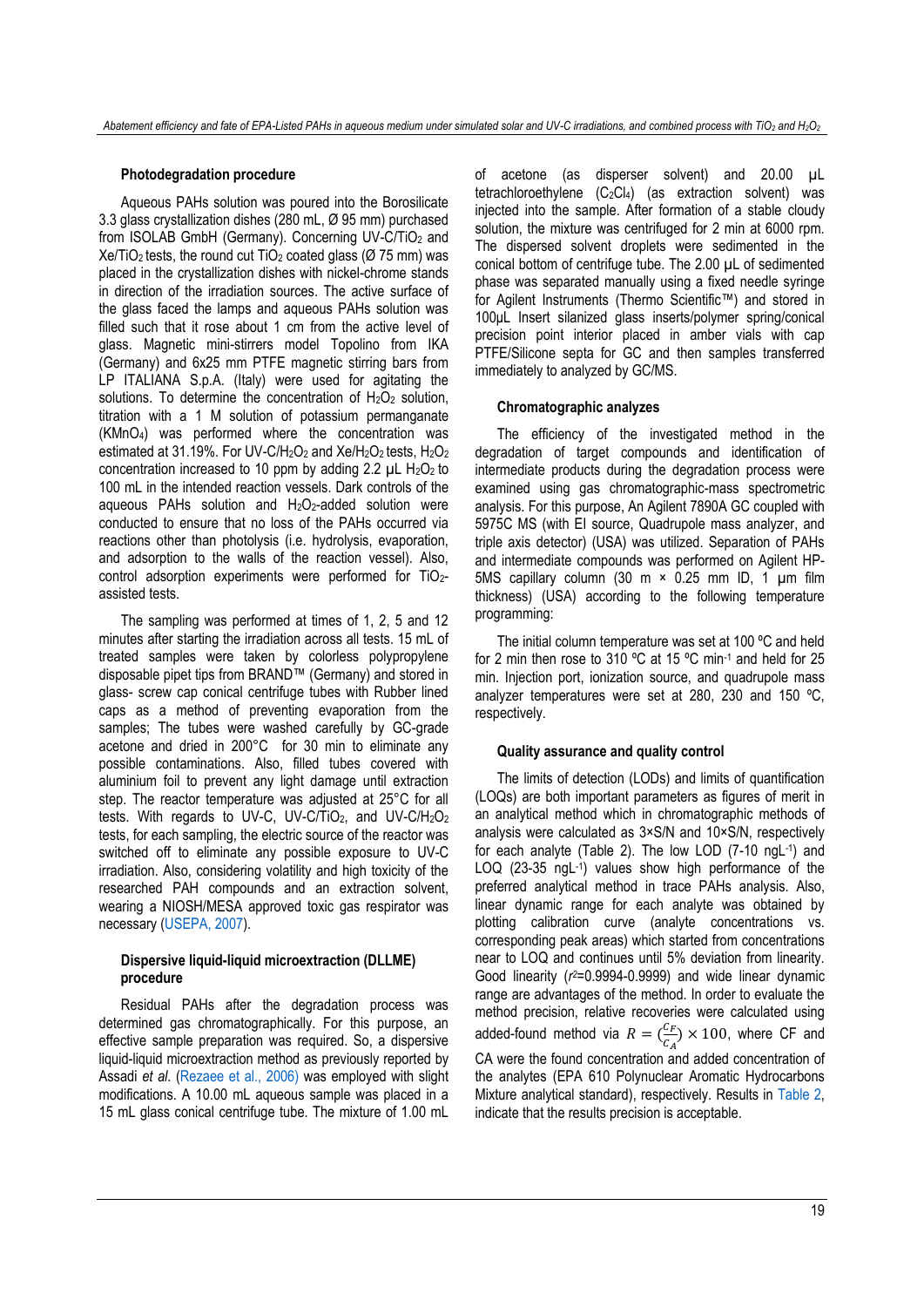| Compound |        | $LOD$ (ngL $-1$ ) | $LOQ$ (ngL <sup>-1</sup> ) | $LDR^a(\mu gL^{-1})$ | Mean recovery(%) $\pm$ SD <sup>b</sup> |
|----------|--------|-------------------|----------------------------|----------------------|----------------------------------------|
| Nap      | 0.9998 | 10                | 35                         | $0.02 - 200$         | $85.0 + 4.25$                          |
| Асу      | 0.9997 | 10                | 35                         | $0.02 - 200$         | $82.5 + 4.54$                          |
| Ace      | 0.9999 |                   | 23                         | $0.02 - 200$         | $86.2 \pm 5.17$                        |
| Flu      | 0.9995 | 8                 | 26.5                       | $0.02 - 200$         | $87.1 \pm 4.79$                        |
| Fln      | 0.9998 | 10                | 35                         | $0.02 - 200$         | $85.6 \pm 5.13$                        |
| Pvr      | 0.9994 | 10                | 35                         | $0.02 - 200$         | $84.3 + 4.36$                          |

**Table 2.** Figures of merit of DLLME-GC/MS method for PAHs analysis.

<sup>a</sup> Linear Dynamic Range, <sup>b</sup> Standard Deviation

### **PAHs quantitative molecular profile fate**

To clarify the quantitative molecular fate of PAHs profile in treated aqueous solutions, degradation efficiency (DE) of each PAH compound was evaluated under for all treatments. To elucidate the influence of studied AOPs on PAHs remaining profile, the total percentage of PAH remaining ( $\Sigma_6$ PAHs) for each individual treatment were measured and compared. Also, to illustrate the properties of processes in terms of PAH content characteristics, PAH remaining was categorized according to their ring sequences.

# **Results and discussion**

Dark control of the H<sub>2</sub>O<sub>2</sub>-added PAHs solution revealed negligible degradation values as 0.79, 1.00, 1.30 and 2.79% over the sampling time stages.

#### **UV-C irradiated treatments**

Degradation diagrams related to UV-C irradiated treatments are represented i[n Figure 3.](#page-6-0)

Nap degradation pattern through UV-C treatment was recorded as 53.85, 54.88, 77.39, and 92.42% at 1, 2, 5, and 12 minutes after starting the treatment respectively. This pattern was recorded as 26.70, 4.72, 2.48 and 34.37% for UV-C/TiO<sup>2</sup> and 10.56, 27.91, 67.95, and 100.00% for UV-C/H<sub>2</sub>O<sub>2</sub> treatment. In general, these results suggest high performance of UV-C and UV-C/H<sub>2</sub>O<sub>2</sub> treatments in degradation of Nap. This compound has extensive applications and high solubility so presents predominantly in precipitations, effluents, and runoffs (see [Table 1\)](#page-2-0) [\(Mastral](#page-11-17)  [and Callén, 2000;](#page-11-17) *Naphthalene in Moth Balls and Toilet Deodorant Cakes - Fact sheets*, n.d.; [Ravindra et al., 2008\)](#page-11-18). Based on this information, the researched AOPs seem more considerable for the degradation of Nap [\(Mondal et al., 2014\)](#page-11-19).

The results of degradation pattern for Acy under UV-C treatment were 24.76, 12.97, 37.84, and 72.03% at 1, 2, 5 and 12 minutes after starting the treatment respectively. The degradation pattern of the abovementioned sampling times for UV-C/TiO<sub>2</sub> treatment was obtained as  $29.20$ ,  $-4.39$ ,  $-10.50$ , and 24.40%. Also, 10.56, 27.91, 67.95, and 100.00% were identified for UV-C/H<sub>2</sub>O<sub>2</sub>. In general, high performance of UV-C/H2O<sup>2</sup> in degradation of Acy was observed.

The degradation pattern of Ace was recorded as 29.04, 24.69, 53.89, and 81.40% for UV-C treatment; 32.63, 6.81, 0.73, and 26.40 for UV-C/TiO<sub>2</sub> treatment as well as  $6.20$ , 69.70, 19.68, and 100.00% for UV-C/H2O2 treatment. The results show high performance of UV-C/H<sub>2</sub>O<sub>2</sub> in degradation of Ace.

Flu was degraded with 56.80, 59.29, 69.69, and 82.97% under UV-C treatment; 27.51, -12.63, -21.35 and 31.72% for UV-C/TiO<sup>2</sup> treatment and -2.23, 71.73, 25.06, and 100.00% for UV-C/H2O2 treatment. In general, high performance of UV-C/H<sub>2</sub>O<sub>2</sub> treatment in degradation of Flu was evidenced.

The degradation pattern of Fln was recorded as: 100.00, - 9.62, 100.00, and 100.00% under UV-C treatment, where 26.69, 22.95, 7.81, and 22.29% for UV-C/TiO2 treatment and -2.18, 71.73, 25.07, and 100.00% through UV-C/H2O<sup>2</sup> treatment were obtained. All these generally suggest the high performance of UV-C and  $UV-C/H<sub>2</sub>O<sub>2</sub>$  treatments in degradation of Fln.

The results of degradation pattern of Pyr were identified as 39.84, 100.00, 100.00, and 53.66% under UV-C treatment; 100.00, 100.00, -25.89, and 12.85% for UV-C/TiO2 treatment; and -2.18, 71.71, 25.08 and 100.00% for UV-C/H2O<sup>2</sup> treatment. This group of results generally reveals high performance of UV-C /H2O<sup>2</sup> treatment in degradation of Pyr.

Some minor exceptions (increases < -2% under UV- $C/H<sub>2</sub>O<sub>2</sub>$  treatments) are explainable by the low electrochemical oxidation potential of individual compounds Flu and Fln as 1.62 V and 1.83 V respectively (Gurunathan et al., 1999) in comparison with  $H_2O_2$  oxidation potential of 2.8 V. Hence, H<sub>2</sub>O<sub>2</sub> initially acts as an electron scavenger (Viswanathan et al., 2015; "Water Treatability Database / Ultraviolet Irradiation + Hydrogen Peroxide," n.d.) up to production of OH• causing diminished DE over initial times of treatments (before 5 min).

In the [Figure 3.b](#page-6-0) we are witness of increased peak of target compounds between sampling times of 1 min and 2 min in UV-C/TiO<sub>2</sub> test and then decrease the DE peaks in following sampling times, could be explained by catalytic cracking of PAHs via HMW-PAHs to LMW-PAHs during the process [\(Pujro et al., 2015\)](#page-11-20) HMW-PAHs include compounds with five and six fused aromatic rings which are strongly carcinogenic and mutagenic. Further, due to the number of benzene rings and unsaturation degree they become increasingly stable and nonbiodegradable [\(Stogiannidis and](#page-12-8)  [Laane, 2015\)](#page-12-8). HMW-PAHs are introduced into aquatic environments both directly (via dry deposition of aerosolbound PAHs) [\(González-Gaya et al., 2016\)](#page-11-21) and indirectly (through road and storm-water runoff) [\(U.S. Environmental](#page-12-12)  [Protection Agency, 2007\)](#page-12-12). Accordingly, cracking the HMW-PAHs to lighter PAHs deserves attention.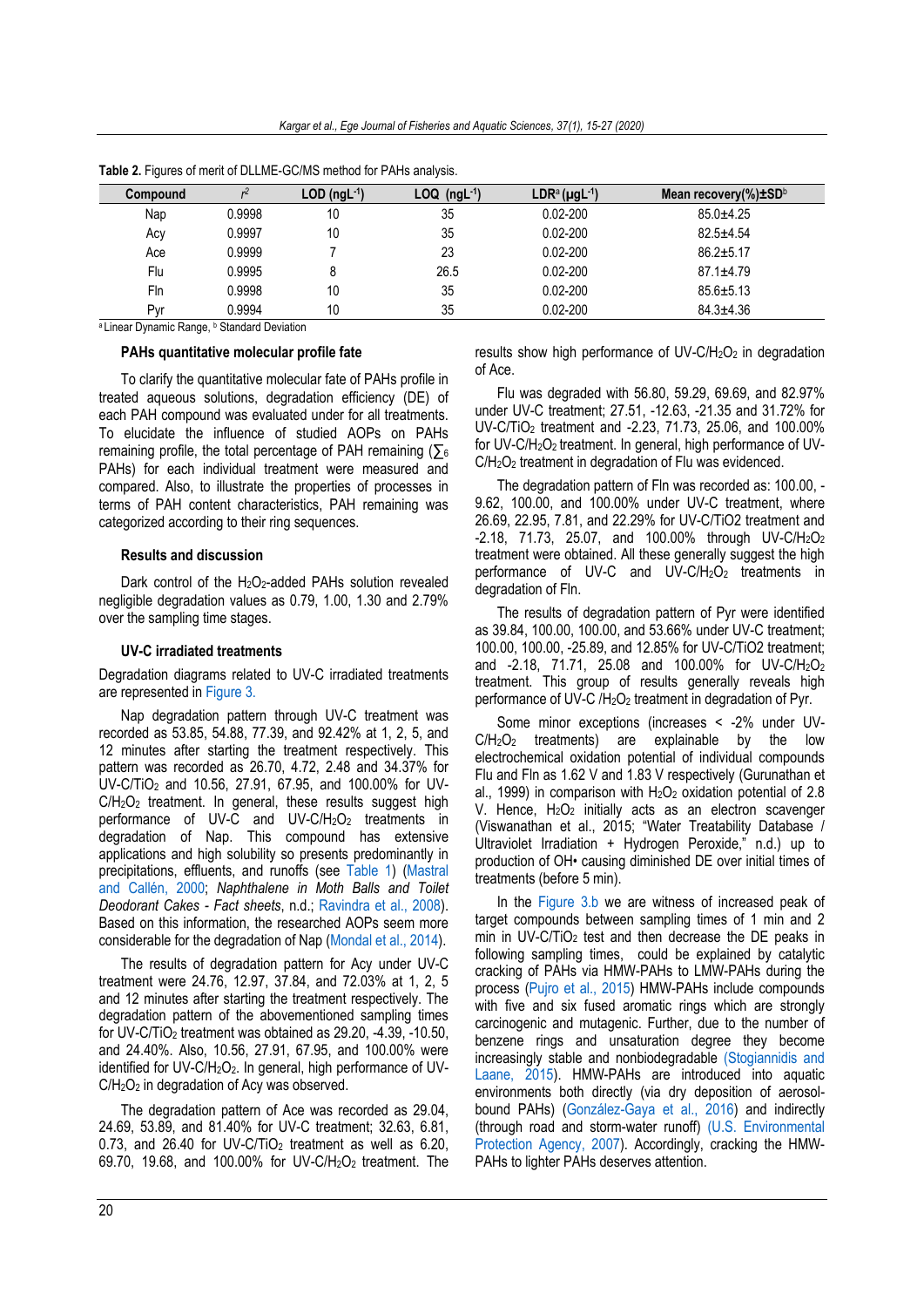

<span id="page-6-0"></span>Figure 3. Degradation diagrams associated with UV-C irradiated treatments; UV-C treatment (a), UV-C/TiO<sub>2</sub> treatment (b), UV-C/H2O<sup>2</sup> treatment (c)

# **Simulated solar treatments**

Degradation diagrams related to Xe irradiated treatments are depicted i[n Figure 4.](#page-6-1)



<span id="page-6-1"></span>Figure 4. Degradation diagrams associated with the simulated solar irradiated treatments; Xe treatment (a), Xe/TiO<sub>2</sub> treatment (b), Xe/H<sub>2</sub>O<sub>2</sub> treatment (c)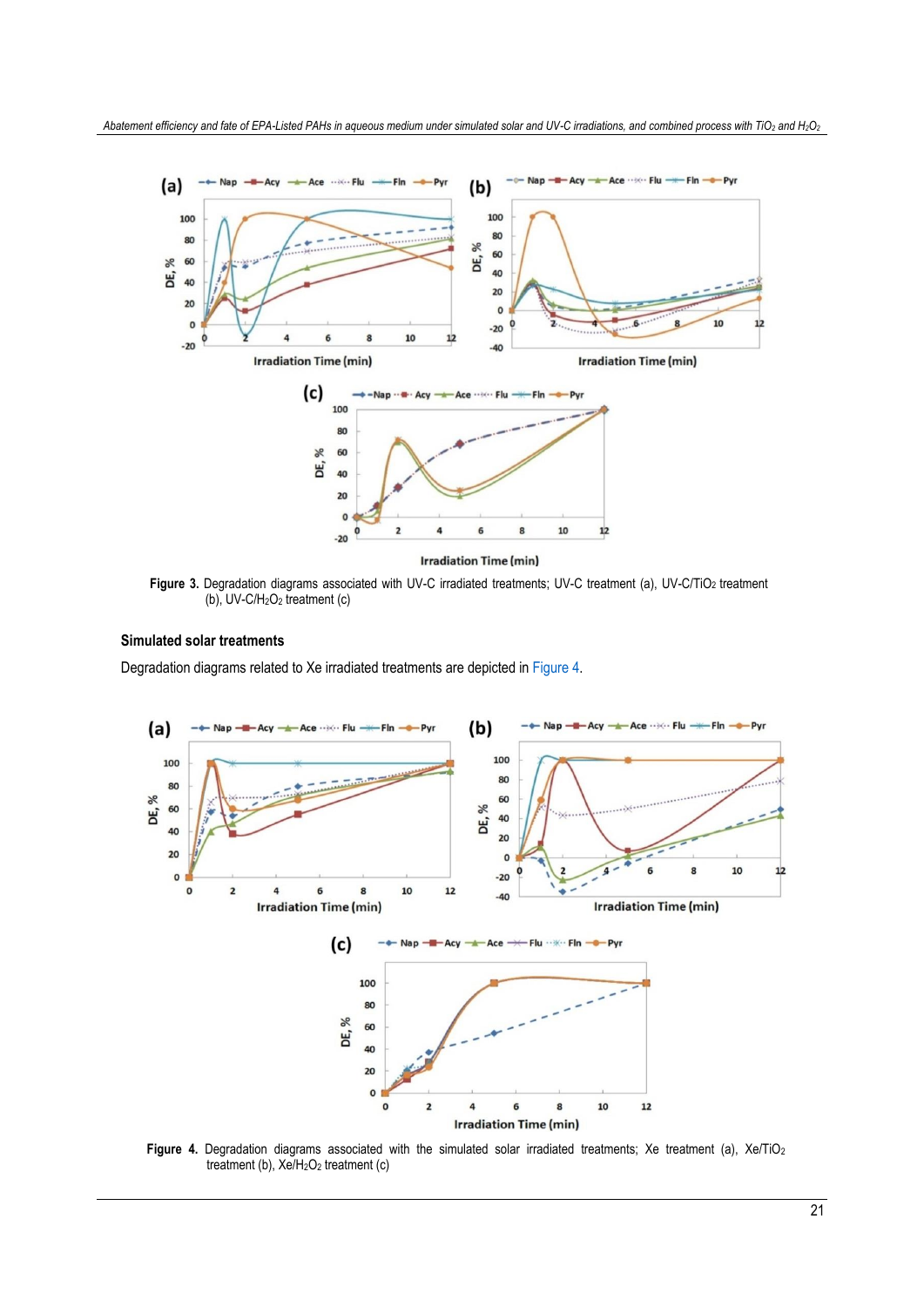Nap degradation pattern was obtained as 57.55, 53.86, 79.71, and 92.08% by Xe irradiation treatment, where -3.08, - 34.88, -5.83 and 49.92% for Xe/TiO<sup>2</sup> test as well as 20.48, 37.21, 54.36, and 100.00% for Xe/H2O<sup>2</sup> treatment were achieved. The results suggest the high performance of Xe and Xe/H2O<sup>2</sup> treatments in degradation of Nap. Observation of the increased peak of Nap at primary sampling times (1 and 2 min) of the  $Xe/TiO<sub>2</sub>$  treatment and stay undegraded (just 40% degraded) up to end of treatment [\(Figure 4.b\)](#page-6-1) could be explained as catalytic cracking of PAHs by high molecular weight (HMW-PAHs) to lower molecular weight (LMW-PAHs) PAHs during the process [\(Pujro et al., 2015\)](#page-11-20).

The results of degradation pattern for Acy were determined as 100.00, 38.48, 55.24, 100.00% for Xe irradiation treatment, where 14.34, 100.00, 6.94, and 100.00% for Xe/TiO<sup>2</sup> and 12.87, 28.34, 100.00, and 100.00% for  $Xe/H<sub>2</sub>O<sub>2</sub>$  treatment were obtained. According to the results, high performance of UV-C/H<sub>2</sub>O<sub>2</sub>, Xe, and Xe /H<sub>2</sub>O<sub>2</sub> treatments was evidenced in degradation of Acy. The Acy decreased 6.94% at min 5 subsequently 100% after min 2 under Xe/TiO<sub>2</sub> treatment, it could be explainable as catalytic cracking of PAHs by high molecular weight (HMW-PAHs) to lower molecular weight (LMW-PAHs) PAHs during the process too [\(Pujro et al., 2015\)](#page-11-20).

Degradation pattern of Ace recorded as: 40.37, 47.39, 71.75 and 93.36 degradation percentages for Xe irradiation treatment; 10.63, -22.64, 2.35 and 43.32 percentages for Xe/TiO<sup>2</sup> treatment and 16.73, 28.21, 100.00 and 100.00 percentages were obtained for  $Xe/H<sub>2</sub>O<sub>2</sub>$  at 1, 2, 5 and 12 minutes after starting the treatment. Regarding this group of results, Xe and Xe/H<sub>2</sub>O<sub>2</sub> treatments were revealed high performance to degradation of Ace.

The degradation pattern of Flu was recorded as: 65.87, 69.59, 73.31, and 100.00% through Xe irradiation treatment, where 51.78, 43.50, 50.47, and 78.83% for Xe/TiO<sub>2</sub> treatment and 16.74, 28.29, 100.00, and 100.00% for Xe/H2O<sup>2</sup> were obtained at 1, 2, 5 and 12 minutes after starting the treatment. In general, Xe and  $Xe/H<sub>2</sub>O<sub>2</sub>$  treatments exhibited high performance in the case of Flu degradation.

The results of degradation pattern for Fln revealed 100.00% at all sampling steps under Xe irradiation and Xe/TiO2-assisted treatments. Also, 21.97, 28.32, 100.00, and 100.00% for  $Xe/H<sub>2</sub>O<sub>2</sub>$  were determined at 1, 2, 5, and 12 minutes after starting the treatment. This group of results generally indicates the high performance of  $Xe$ ,  $Xe/H<sub>2</sub>O<sub>2</sub>$ , and Xe/TiO<sup>2</sup> treatments in degradation of Fln.

The results of degradation pattern of Pyr were identified as 100.00, 60.19, 67.70 and 100.00% for Xe through treatment at 1, 2, 5 and 12 minutes after starting the treatment. Also, 59.26% of the first sampling stage and 100.00% of the next sampling time stages were obtained under solar-TiO<sub>2</sub> assisted treatment, while 16.79, 23.57, 100.00, and 100.00% were achieved for  $Xe/H<sub>2</sub>O<sub>2</sub>$  at sampling time steps. These results generally suggest the high performance of Xe,  $Xe/H<sub>2</sub>O<sub>2</sub>$  and  $Xe/TIO<sub>2</sub>$  treatments in degradation of Pyr.

#### **Total PAH remaining pattern**

The survey of total mass remains of PAH for each individual treatment has been reported in [Figure 5.](#page-7-0)



<span id="page-7-0"></span> **Figure 5.** ∑6 PAHs remaining diagram for investigated AOPs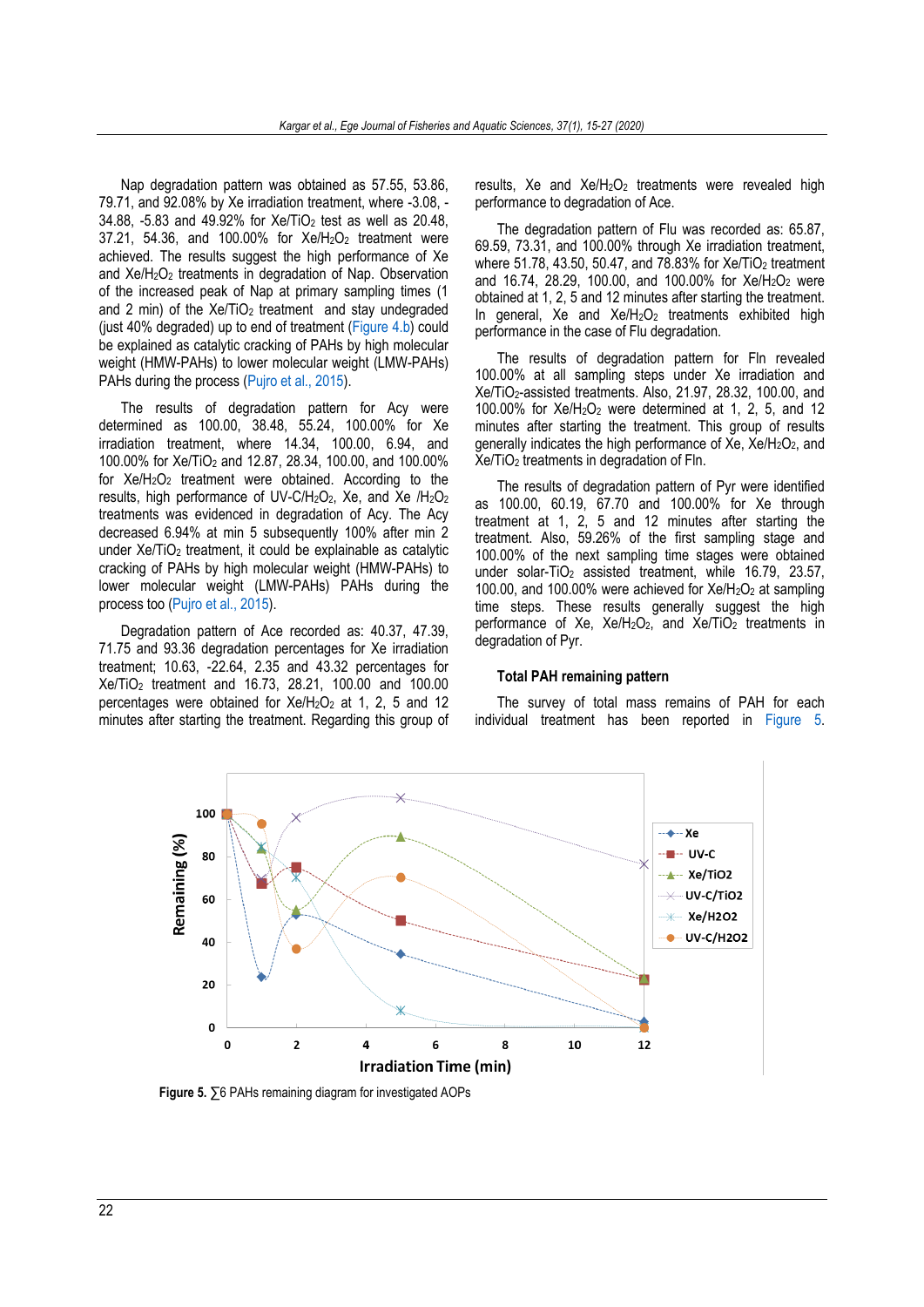As presented in the diagram, apparently DE in TiO2assisted treatments seems very weak (total remaining of 76.38% after 12-min treatment). This can be explained by lower energy band gap of PAHs with lower molecular weight (2-4 ringed PAHs) [\(Luo et al., 2015\)](#page-11-22). Further, the limited amount of coated TiO<sup>2</sup> nanocrystals on the glass is another possible reason for seemingly weaker performances in comparison with other treatment processes. With growth in the active surface of  $TiO<sub>2</sub>$  and/or increase the treatment duration, enhancement of degradation rate will be expectable [\(D. Dionysiou et al., 2016\)](#page-11-23). Overall, the total six parent PAHs concentrations in the last sampling stage (12 min after starting the treatment) can be ranked as follows: UV-C/TiO<sub>2</sub> >  $Xe/TiO<sub>2</sub> > UV-C > Xe > Xe/H<sub>2</sub>O<sub>2</sub>$ , and UV-C /H<sub>2</sub>O<sub>2</sub> with estimated values of 76.38, 23.02, 22.55, 2.78, 0.00 and 0.00% of the concentration values at the beginning of the treatment, respectively.

# **Ring sequencing**

The remaining PAHs were categorized according to their ring sequences, as two-ring group (including Nap), three-ring group (including Acy, Ace, and Flu) and four-ring group (including Fln and Pyr) [\(Figures 6](#page-8-0) an[d 7\)](#page-8-1).



**Figure 6.** Remaining concentration composition of PAHs categorized according to their ring sequences for UV-C treatment (a), UV-C/TiO<sub>2</sub> treatment (b), and UV-C/H<sub>2</sub>O<sub>2</sub> treatment (c)

<span id="page-8-0"></span>

<span id="page-8-1"></span>**Figure 7.** Remaining concentration composition of the PAHs categorized according to their ring sequences for Xe treatment (a), Xe/TiO2 treatment (b), and Xe/H<sub>2</sub>O<sub>2</sub> treatment (c)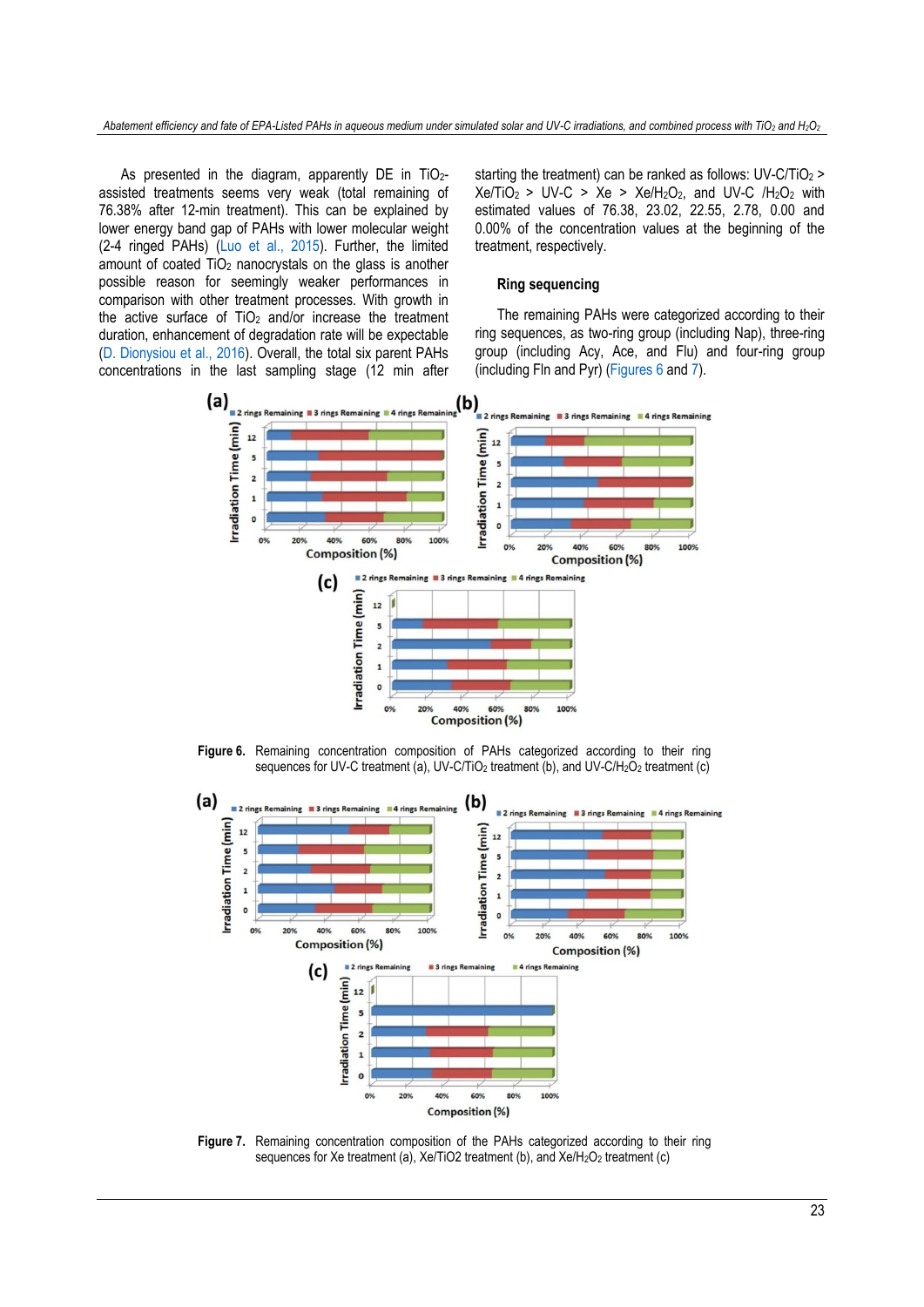Regarding the diagrams of remaining PAH patterns with reference to their ring sequences, we witnessed an ascending trend in 2 rings remaining in PAHs profiles belonging to solar  $irradiated$  treatments (Xe,  $Xe/H<sub>2</sub>O<sub>2</sub>$ , and  $Xe/TIO<sub>2</sub>$ ) although the reverse was recorded for UV-C treated tests (UV-C, UV-C  $/H<sub>2</sub>O<sub>2</sub>$  and UV-C / TiO<sub>2</sub>). These results suggest the absolutely high performance of Xe/H<sub>2</sub>O<sub>2</sub> [\(Figure 7.c\)](#page-8-1) and UV-C/H<sub>2</sub>O<sub>2</sub> [\(Figure 6.c\)](#page-8-0) treatment for abatement of the parent target PAH compounds (100% at 12 min after starting the treatment) but from the view of the ring sequences of remaining concentration at  $5<sup>th</sup>$  min of treatment in Xe/H<sub>2</sub>O<sub>2</sub> and UV- $C/H<sub>2</sub>O<sub>2</sub>$  treatments,  $Xe/H<sub>2</sub>O<sub>2</sub>$  profile is superior to UV-C/H<sub>2</sub>O<sub>2</sub>. Converting the profile of PAHs in aqueous mixture with both "petrogenic" and "pyrogenic" characteristics to lighter petrogenic characteristic is desirable in terms of environmental health globally [\(Ramesh et al., 2011\)](#page-11-24). However, there is a need to extend ecotoxicological tests to achieve reliable information about the environmental applicability of the AOPs in real scale regarding the high possibility of generation of hydroxy-PAHs (OH-PAHs) in H<sub>2</sub>O<sub>2</sub>assisted treatments due to a significant reduction factor of OH•. The polar functional groups enhance the hydrophilicity of OH-PAHs [\(Achten and Andersson, 2015\)](#page-11-25). Also, some OH-PAHs have higher genotoxicity and higher half-live with more persistent, bioaccumulative and toxic properties [\(Motorykin et](#page-11-26)  [al., 2015\).](#page-11-26)

#### **Formation of temporary products**

For the investigated processes including UV, Xe, UV/TiO2, Xe/TiO2, UV/H2O2, and Xe/H2O2, the remaining temporary byproducts were determined after 12 min of each process. The experiments were repeated for three times with repetitious GC peaks analyzed. The identified byproducts are reported i[n Table 3.](#page-10-0) During PAHs photodegradation under UV and Xenon irradiations, sequencing destruction of PAHs leads to the formation of compounds 1 and 3. Other byproducts containing oxygenated functional groups can be produced by the general following pathways [\(Fasnacht and Blough, 2003\)](#page-11-27):

The PAHs photodegradation can initiate by three proposed primary reactions. In the first pathway, the absorption of a photon by PAH molecule results in the generation of PAH cation-radical (PAH<sup>+</sup> ) thereby releasing an electron reacting with dissolved oxygen molecule [\(Miller and](#page-11-28)  [Olejnik, 2001\)](#page-11-28). The generated cation-radicals can produce very oxidative radical intermediates such as superoxide anion-radicals and aromatic hydrocarbon anion radicals from reacting with water molecules or hydroxide anions. The produced radicals can further react with PAHs to produce stable byproducts containing oxygenated functional groups listed in [Table 3.](#page-10-0) The active oxidative radicals can be produced via other mechanisms. The second pathway involves development of excited triplet state of a PAH

molecule with  $O_2$  in a  ${}^{3}PAH^{*}$ - ${}^{3}O_2$  complex (Sigman et al., [1991\)](#page-12-13). It has also been proposed that  $O<sub>2</sub>$  can be adsorbed by a PAH molecule to form a ground state PAH-O<sub>2</sub> complex. Under the photon irradiation, charge transfer complex will be formed (photoionization).  $PAH^+ - O_2^-$  complex can produce superoxide anion-radicals [\(Sigman et al., 1998\)](#page-12-14).

During advanced oxidation processes (i.e UV/TiO2, Xe/TiO2, UV/H2O<sup>2</sup> processes), it is well known very oxidative and highly reactive hydroxyl radicals are generated [\(Amani-](#page-11-29)[Ghadim and Dorraji, 2015\)](#page-11-29) which can oxidize the organic pollutants unselectively. These relevant reactions at the photocatalyst surface cause the degradation of PAHs. In addition to the mentioned reactions, for producing hydroxyl radicals, the active radicals can be generated via photosensitization mechanism described in Eqs. (1-3) [\(Konstantinou and Albanis, 2004\)](#page-11-30):

$$
PAH + hv \rightarrow {}^{1}PAH^{*} \rightarrow {}^{3}PAH^{*}
$$
 (1)

$$
{}^{3}\text{PAH}^{*} + TiO_{2} \rightarrow PAH^{+} + TiO_{2}(e_{CB}^{-})
$$
 (2)

$$
TiO2(eCB-) + O2 \rightarrow O2- + TiO2
$$
\n(3)

Due to the non-selective reaction feature of hydroxyl radicals, formation of various by-products is expectable. However, it is very difficult to determine the degradation pathway of each PAH and the parent PAH of each identified byproduct. With change the main GC peaks related to the PAHs, some new peaks related to temporary degradation byproducts were appeared.

#### **CONCLUSIONS**

This study investigated the photochemical treatments based on simulated solar and UV-C radiation with  $TiO<sub>2</sub>$  and H2O<sup>2</sup> for degradation of dissolved compounds of 16 EPA-Listed PAHs in aqueous medium. During simulated solar treatment processes, the structure of residual PAHs was changed and the ratio of lighter compounds (2,3-ringed PAHs) increased clearly before accomplishment of the removal process. The results have expanded the borders of understanding on the fate of PAHs and their by-products in aqueous medium through the investigated AOPs, which facilitated the prediction of PAH-related hazards in aqueous medium. Multistage treatment system approaches, end to bioremediation systems to decay trace, light and biodegradable remaining can be supposed to reinforce AOP water treatment systems to achieve high levels of environmental safety for effluents of the system. The results suggested the ability of solar irradiation to reduce PAH pollution in contaminated effluents and superiority of PAHdegrading of  $Xe/H<sub>2</sub>O<sub>2</sub>$  and UV-C/H<sub>2</sub>O<sub>2</sub> treatment for total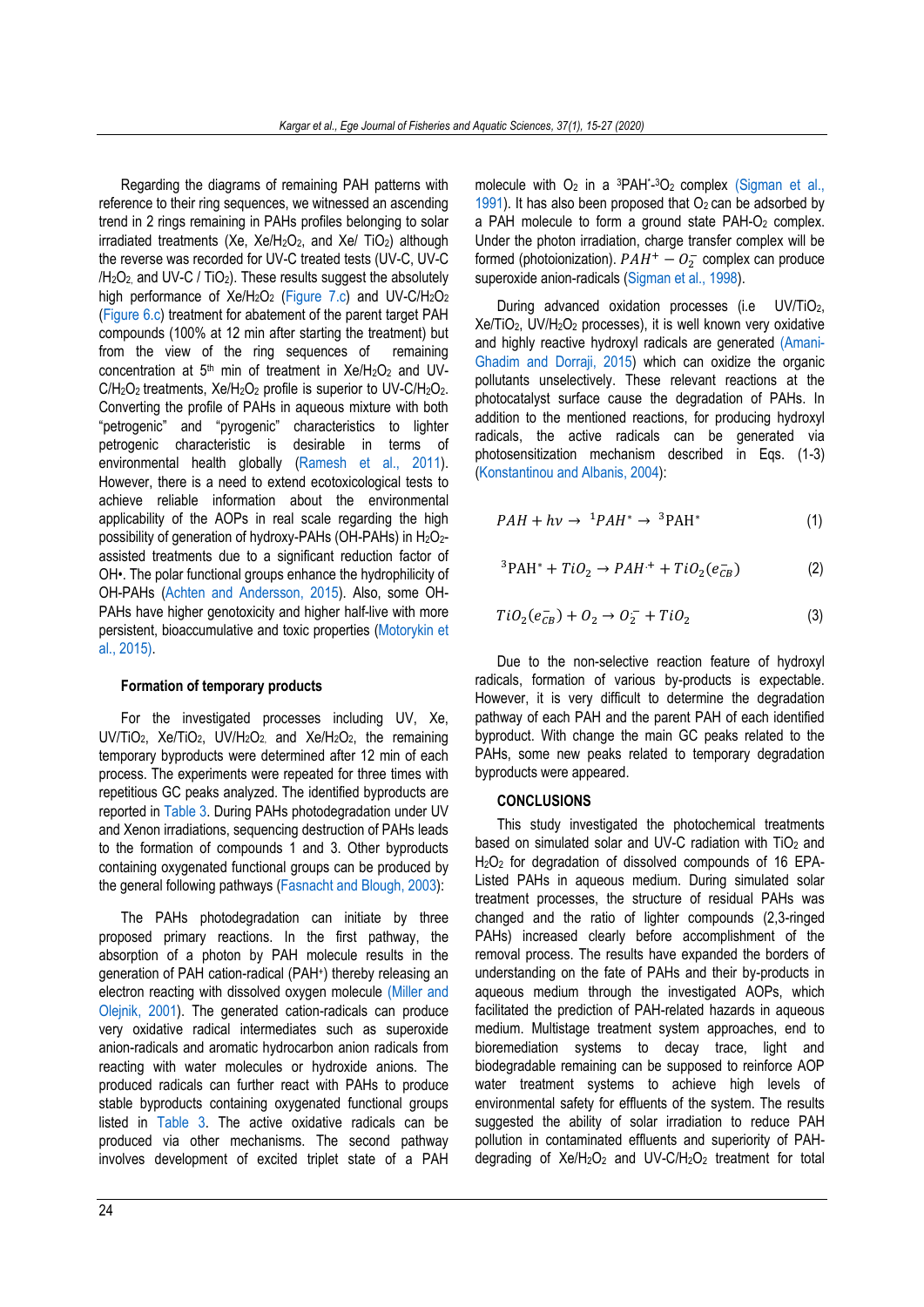elimination of parent PAH contaminators in aqueous medium. Undoubtedly, performing future extended ecotoxicological tests can expand the real scale tests to decrease the influence of PAHs on aquatic environments.

<span id="page-10-0"></span>**Table 3.** Possible identified byproducts during photolytic degradation of naturally dissolved compounds of 16 EPA-Listed PAHs by UV, Xe, UV-TiO<sub>2</sub>, Xe-TiO<sub>2</sub>, UV/H<sub>2</sub>O<sub>2</sub>, and Xe/H<sub>2</sub>O<sub>2</sub> processes

| Compound                | <b>Retention time</b><br>(min) | <b>Main fragments</b>                                               | <b>Product Structure</b> | <b>Product Name</b>                                               | <b>Process</b>                                                                        |
|-------------------------|--------------------------------|---------------------------------------------------------------------|--------------------------|-------------------------------------------------------------------|---------------------------------------------------------------------------------------|
| $\mathbf{1}$            | 7.145                          | 78, 77, 52, 51, 39                                                  |                          | Benzene                                                           | Xenon,<br>UV                                                                          |
| $\overline{\mathbf{c}}$ | 7.848                          | 46, 44, 29, 28, 18                                                  |                          | Oxalic acid                                                       | Xenon, Xenon/TiO <sub>2</sub><br>coated glass,<br>Xenon/H <sub>2</sub> O <sub>2</sub> |
| 3                       | 10.065                         | 152, 126, 76, 63, 50                                                |                          | Biphenylene                                                       | Xenon,<br>UV,<br>Xenon/TiO <sub>2</sub> coated<br>glass                               |
| 4                       | 10.205                         | 94, 66, 40, 39                                                      |                          | Phenol                                                            | All investigated<br>processes                                                         |
| 5                       | 10.307                         | 220, 205, 189, 177, 161,<br>145, 57                                 | OH                       | Butylated<br>hydroxytoluene                                       | UV-TiO <sub>2</sub> coated<br>glass<br>UV/H <sub>2</sub> O <sub>2</sub>               |
| 6                       | 11.021                         | 122, 107, 91, 79, 65, 39                                            | OH                       | 4-Methylbenzyl<br>alcohol                                         | UV                                                                                    |
| 7                       | 11.309                         | 122, 105, 94, 77, 51, 39,<br>27                                     |                          | Benzoic acid                                                      | All investigated<br>processes                                                         |
| 8                       | 11.537                         | 107, 92, 91                                                         | HO                       | 2-(Benzyloxy)-2-<br>methylpropan-1-ol                             | <b>UV</b>                                                                             |
| 9                       | 12.597                         | 87, 60, 45, 43, 42, 29                                              | ЮH<br>HO                 | Malonic acid                                                      | All investigated<br>processes                                                         |
| 10                      | 13.495                         | 276, 261, 232, 217, 205,<br>189, 175, 161, 149, 135,<br>109, 91, 57 |                          | 7,9-Di-tert-butyl-1-<br>oxaspiro(4,5)deca-<br>6,9-diene-2,8-dione | Xenon/TiO <sub>2</sub> coated<br>glass<br>UV                                          |
| 11                      | 17.286                         | 148, 104, 76, 50, 38, 18                                            | OН<br>OН<br>Ö            | $1,2-$<br>benzenedicarboxyli<br>c acid                            | All investigated<br>processes                                                         |

### **ACKNOWLEDGMENTS**

This study was partially funded by Ege University Scientific Research (BAP) (Project No.: 2017/SÜF/014). Authors acknowledge Dr. Ozan Ünsalan (Ege University, Department of Physics) for his help with the analysis of

Raman spectra. Navid Kargar and Golnar Matin thank Prof. Yury Gogotsi (A.J. Drexel Nanotechnology Institute, Drexel University) for his useful comments and suggestions on characterization of TiO<sub>2</sub> nanocrystals.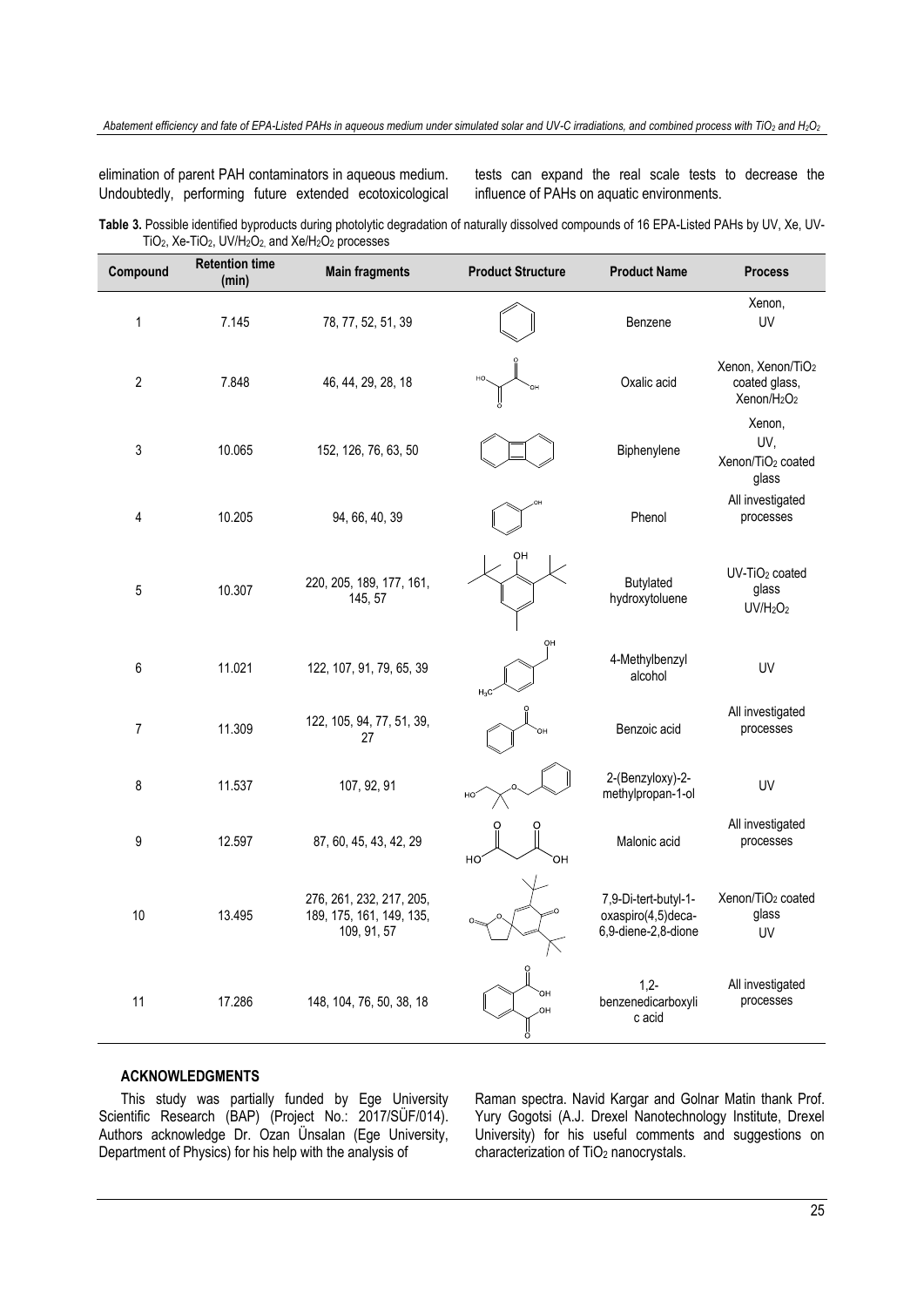#### **REFERENCES**

- <span id="page-11-25"></span>Achten, C. & Andersson, J.T. (2015). Overview of Polycyclic Aromatic Compounds (PAC). *Polycyclic Aromatic Compounds*, *35*(2–4), 177–186. DOI: [10.1080/10406638.2014.994071](http://doi.org/10.1080/10406638.2014.994071)
- <span id="page-11-29"></span>Amani-Ghadim, A.R. & Dorraji, M.S.S. (2015). Modeling of photocatalyatic process on synthesized ZnO nanoparticles: Kinetic model development and artificial neural networks. *Applied Catalysis B: Environmental*, *163*, 539–546. DOI: [10.1016/j.apcatb.2014.08.020](http://doi.org/10.1016/j.apcatb.2014.08.020)
- <span id="page-11-9"></span>Bagheri, S., Termehyousefi, A. & Do, T.O. (2017). Photocatalytic pathway toward degradation of environmental pharmaceutical Structure, kinetics and mechanism approach. *Catalysis Science and Technology*, *7*(20), 4548–4569. DOI: [10.1039/c7cy00468k](http://doi.org/10.1039/c7cy00468k)
- <span id="page-11-10"></span>Battin, T.J., Kammer, F. v.d., Weilhartner, A., Ottofuelling, S. & Hofmann, T. (2009). Nanostructured TiO 2 : Transport Behavior and Effects on Aquatic Microbial Communities under Environmental Conditions. *Environmental Science & Technology*, *43*(21), 8098–8104. DOI: [10.1021/es9017046](http://doi.org/10.1021/es9017046)
- Beach, D. G., Quilliam, M. A., Rouleau, C., Croll, R.P. & Hellou, J. (2010). Bioaccumulation and biotransformation of pyrene and 1-hydroxypyrene by the marine whelk Buccinum undatum. *Environmental Toxicology and Chemistry*, *29*(4), 779–788. DOI: [10.1002/etc.112](http://doi.org/10.1002/etc.112)
- <span id="page-11-1"></span>Bergman, Å., Heindel, J., Jobling, S., Kidd, K. & Zoeller, R.T. (2012). *State of the science of endocrine disrupting chemicals, 2012*. *Toxicology Letters* (Vol. 211). UNEP/WHO. DOI: [10.1016/j.toxlet.2012.03.020](http://doi.org/10.1016/j.toxlet.2012.03.020)
- <span id="page-11-13"></span>Chatterjee, D. & Mahata, A. (2002). Visible light induced photodegradation of organic pollutants on dye adsorbed TiO2 surface. *Journal of Photochemistry and Photobiology A: Chemistry*, *153*(1–3), 199–204. DOI: [10.1016/S1010-6030\(02\)00291-5](http://doi.org/10.1016/S1010-6030(02)00291-5)
- <span id="page-11-6"></span>Daniela, M. Pampanin, M.O.S. (2013). Polycyclic Aromatic Hydrocarbons a Constituent of Petroleum: Presence and Influence in the Aquatic Environment. In *Hydrocarbon*. InTech. DOI: [10.5772/48176](http://doi.org/10.5772/48176)
- <span id="page-11-11"></span>Deng, X.-Y., Cheng, J., Hu, X.-L., Wang, L., Li, D. & Gao, K. (2017). Biological effects of TiO 2 and CeO 2 nanoparticles on the growth, photosynthetic activity, and cellular components of a marine diatom Phaeodactylum tricornutum. *Science of The Total Environment*, *575*, 87–96. DOI: [10.1016/j.scitotenv.2016.10.003](http://doi.org/10.1016/j.scitotenv.2016.10.003)
- <span id="page-11-23"></span>Dionysiou, D., Puma, G.L., Ye, J., Schneider, J. & Bahnemann, D. (2016). *Photocatalysis Applications*. (D. D. Dionysiou, G. Li Puma, J. Ye, J. Schneider, & D. Bahnemann, Eds.). Cambridge: Royal Society of Chemistry. DOI: [10.1039/9781782627104](http://doi.org/10.1039/9781782627104)
- <span id="page-11-27"></span>Fasnacht, M.P. & Blough, N.V. (2003). Mechanisms of the Aqueous Photodegradation of Polycyclic Aromatic Hydrocarbons. *Environmental Science & Technology*, *37*(24), 5767–5772. DOI: [10.1021/es034389c](http://doi.org/10.1021/es034389c)
- <span id="page-11-2"></span>Fechner, H.F.H. & E.J. (2015). *Chemical Fate and Transport in the Environment*. Elsevier. DOI: [10.1016/C2011-0-09677-1](http://doi.org/10.1016/C2011-0-09677-1)
- <span id="page-11-3"></span>Forsgren, A.J. (2015). *Wastewater Treatment: Occurrence and Fate of Polycyclic Aromatic Hydrocarbons (PAHs)*. CRC Press. Retrieved from https://books.google.com.tr/books?id=D3V3CAAAQBAJ&da=Wastewate r+Treatment+Occurrence+and+Fate+of+Polycyclic+Aromatic+Hydrocarb ons+(PAHs)+DIO&lr=&source=gbs\_navlinks\_s&hl=en
- <span id="page-11-0"></span>Förstner, U. & Wittmann, G.T.W. (1981). *Metal Pollution in the Aquatic Environment*. Springer-Verlag. DOI: [10.1007/978-3-642-69385-4](http://doi.org/10.1007/978-3-642-69385-4)
- <span id="page-11-14"></span>Gmurek, M., Olak-Kucharczyk, M. & Ledakowicz, S. (2017). Photochemical decomposition of endocrine disrupting compounds – A review. *Chemical Engineering Journal*, *310*, 437–456. DOI: [10.1016/j.cej.2016.05.014](http://doi.org/10.1016/j.cej.2016.05.014)
- <span id="page-11-21"></span>González-Gaya, B., Fernández-Pinos, M.-C., Morales, L., Méjanelle, L., Abad, E., Piña, B., … Dachs, J. (2016). High atmosphere–ocean exchange of semivolatile aromatic hydrocarbons. *Nature Geoscience*, *9*(6), 438–442. DOI: [10.1038/ngeo2714](http://doi.org/10.1038/ngeo2714)
- Gurunathan, K., Murugan, A.V., Marimuthu, R., Mulik, U. & Amalnerkar, D. (1999). Electrochemically synthesised conducting polymeric materials for applications towards technology in electronics, optoelectronics and energy storage devices. *Materials Chemistry and Physics*, *61*(3), 173– 191. DOI: [10.1016/S0254-0584\(99\)00081-4](http://doi.org/10.1016/S0254-0584(99)00081-4)
- <span id="page-11-7"></span>Kochany, J. & Maguire, R.J. (1994). Abiotic transformations of polynuclear aromatic hydrocarbons and polynuclear aromatic nitrogen heterocycles in aquatic environments. *Science of The Total Environment*, *144*(1–3), 17–31. DOI: [10.1016/0048-9697\(94\)90424-3](http://doi.org/10.1016/0048-9697(94)90424-3)
- <span id="page-11-30"></span>Konstantinou, I.K. & Albanis, T.A. (2004). TiO2-assisted photocatalytic degradation of azo dyes in aqueous solution: kinetic and mechanistic

investigations. *Applied Catalysis B: Environmental*, *49*(1), 1–14. DOI: [10.1016/j.apcatb.2003.11.010](http://doi.org/10.1016/j.apcatb.2003.11.010)

- <span id="page-11-15"></span>Kurtoglu, M. E., Longenbach, T. & Gogotsi, Y. (2011). Preventing Sodium Poisoning of Photocatalytic TiO2 Films on Glass by Metal Doping. *International Journal of Applied Glass Science*, *2*(2), 108–116. DOI: [10.1111/j.2041-1294.2011.00040.x](http://doi.org/10.1111/j.2041-1294.2011.00040.x)
- Kurtoglu, M. E., Longenbach, T., Reddington, P. & Gogotsi, Y. (2011). Effect of Calcination Temperature and Environment on Photocatalytic and Mechanical Properties of Ultrathin Sol-Gel Titanium Dioxide Films. *Journal of the American Ceramic Society*, *94*(4), 1101–1108. DOI: [10.1111/j.1551-2916.2010.04218.x](http://doi.org/10.1111/j.1551-2916.2010.04218.x)
- <span id="page-11-22"></span>Luo, Z., Wei, C., He, N., Sun, Z., Li, H. & Chen, D. (2015). Correlation between the Photocatalytic Degradability of PAHs over Pt/TiO 2 -SiO 2 in Water and Their Quantitative Molecular Structure. *Journal of Nanomaterials*, *2015*, 1–11. DOI: [10.1155/2015/284834](http://doi.org/10.1155/2015/284834)
- <span id="page-11-17"></span>Mastral, A.M. & Callén, M.S. (2000). A Review on Polycyclic Aromatic Hydrocarbon (PAH) Emissions from Energy Generation. *Environmental Science & Technology*, *34*(15), 3051–3057[. DOI:10.1021/es001028d](http://doi.org/10.1021/es001028d)
- <span id="page-11-28"></span>Miller, J.S., & Olejnik, D. (2001). Photolysis of polycyclic aromatic hydrocarbons in water. *Water Research*, *35*(1), 233–243. DOI: [10.1016/S0043-1354\(00\)00230-X](http://doi.org/10.1016/S0043-1354(00)00230-X)
- <span id="page-11-19"></span>Mondal, K., Bhattacharyya, S. & Sharma, A. (2014). Photocatalytic Degradation of Naphthalene by Electrospun Mesoporous Carbon-Doped Anatase TiO 2 Nanofiber Mats. *Industrial & Engineering Chemistry Research*, *53*(49), 18900–18909. DOI: [10.1021/ie5025744](http://doi.org/10.1021/ie5025744)
- <span id="page-11-26"></span>Motorykin, O., Santiago-Delgado, L., Rohlman, D., Schrlau, J. E., Harper, B., Harris, S., … Massey Simonich, S. L. (2015). Metabolism and excretion rates of parent and hydroxy-PAHs in urine collected after consumption of traditionally smoked salmon for Native American volunteers. *Science of The Total Environment*, *514*, 170–177. DOI[: 10.1016/j.scitotenv.2015.01.083](http://doi.org/10.1016/j.scitotenv.2015.01.083)
- <span id="page-11-12"></span>Mueller, N.C. & Nowack, B. (2008). Exposure Modeling of Engineered Nanoparticles in the Environment. *Environmental Science & Technology*, *42*(12), 4447–4453. DOI[: 10.1021/es7029637](http://doi.org/10.1021/es7029637)
- *Naphthalene in Moth Balls and Toilet Deodorant Cakes - Fact sheets*. (n.d.). Retrieved from www.health.nsw.gov.au/publichealth/infectious/phus.asp
- <span id="page-11-4"></span>National Academy of Sciences. (1993). *Managing Wastewater in Coastal Urban Areas*. Washington, D.C.: National Academies Press. DOI[: 10.17226/2049](http://doi.org/10.17226/2049)
- <span id="page-11-8"></span>Oturan, M.A. & Aaron, J.-J. (2014). Advanced Oxidation Processes in Water/Wastewater Treatment: Principles and Applications. A Review. *Critical Reviews in Environmental Science and Technology*, *44*(23), 2577–2641. DOI: [10.1080/10643389.2013.829765](http://doi.org/10.1080/10643389.2013.829765)
- <span id="page-11-5"></span>Pal, A., Gin, K.Y.H., Lin, A.Y.C. & Reinhard, M. (2010). Impacts of emerging organic contaminants on freshwater resources: Review of recent occurrences, sources, fate and effects. *Science of the Total Environment*, *408*(24), 6062–6069. DOI: [10.1016/j.scitotenv.2010.09.026](http://doi.org/10.1016/j.scitotenv.2010.09.026)
- <span id="page-11-20"></span>Pujro, R., Falco, M. & Sedran, U. (2015). Catalytic Cracking of Heavy Aromatics and Polycyclic Aromatic Hydrocarbons over Fluidized Catalytic Cracking Catalysts. *Energy & Fuels*, *29*(3), 1543–1549. DOI: [10.1021/ef502707w](http://doi.org/10.1021/ef502707w)
- <span id="page-11-24"></span>Ramesh, A., Archibong, A., Hood, D., Guo, Z. & Loganathan, B. (2011). Global Environmental Distribution and Human Health Effects of Polycyclic Aromatic Hydrocarbons. In *Global Contamination Trends of Persistent Organic Chemicals* (pp. 97–126). CRC Press. DOI: [10.1201/b11098-7](http://doi.org/10.1201/b11098-7)
- <span id="page-11-18"></span>Ravindra, K., Sokhi, R. & Van Grieken, R. (2008). Atmospheric polycyclic aromatic hydrocarbons: Source attribution, emission factors and regulation. *Atmospheric Environment*, *42*(13), 2895–2921. DOI: [10.1016/j.atmosenv.2007.12.010](http://doi.org/10.1016/j.atmosenv.2007.12.010)
- <span id="page-11-16"></span>Rezaee, M., Assadi, Y., Milani Hosseini, M.-R., Aghaee, E., Ahmadi, F. & Berijani, S. (2006). Determination of organic compounds in water using dispersive liquid–liquid microextraction. *Journal of Chromatography A*, *1116*(1–2), 1–9[. http://doi.org/10.1016/j.chroma.2006.03.007](http://doi.org/10.1016/j.chroma.2006.03.007)